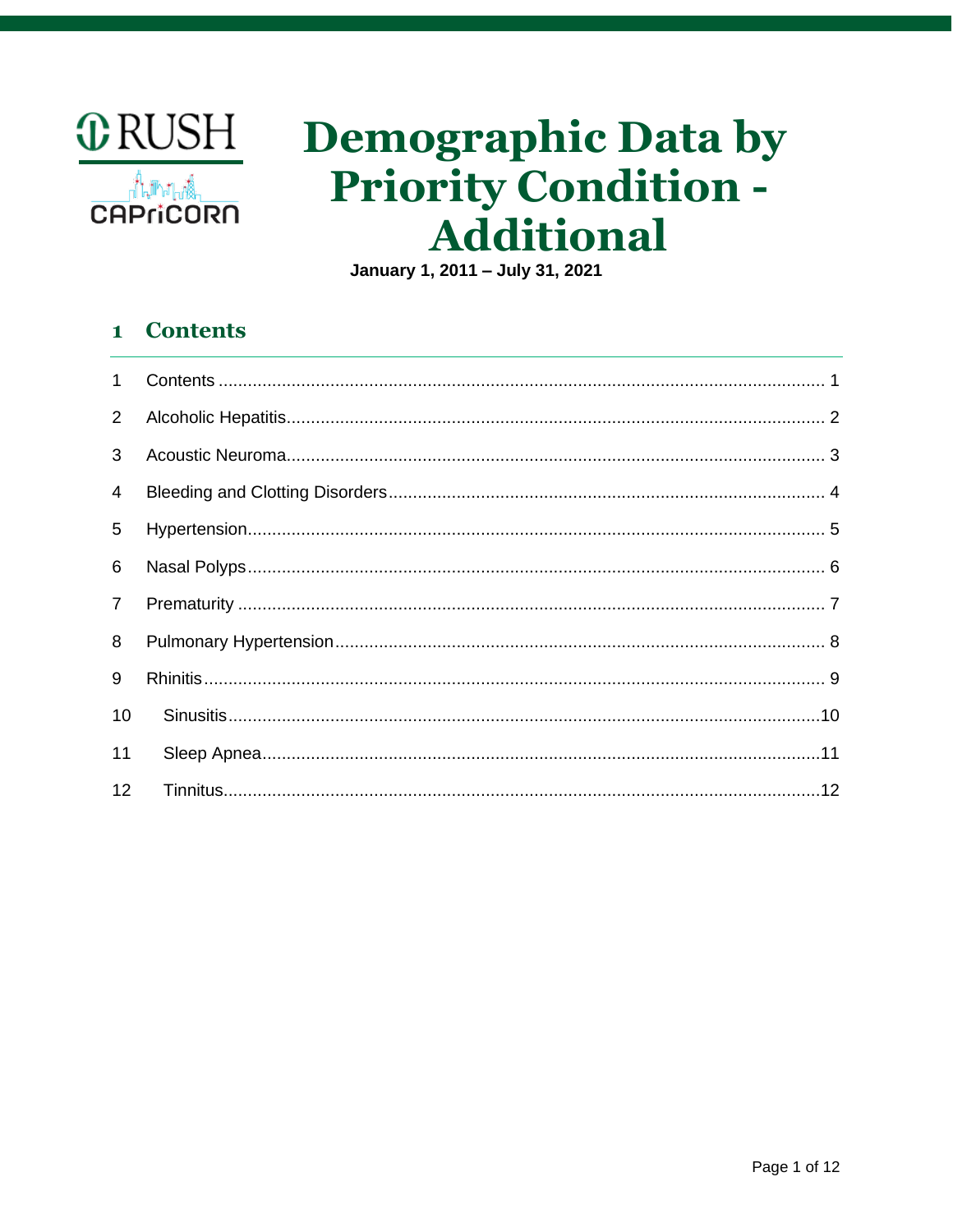## <span id="page-1-0"></span>**2 Alcoholic Hepatitis**

### **Total Patient Count:** 1023

| <b>Count of Unique Patients</b> |
|---------------------------------|
| 568 (55.52%)                    |
| 205 (20.04%)                    |
| $<$ 12 (0.11%)                  |
| 216 (21.11%)                    |
| 23 (2.25%)                      |
|                                 |

| Hispanic or Latinx     | 251 (24.54%)   |
|------------------------|----------------|
| Not Hispanic or Latinx | 762 (74.49%)   |
| Unknown                | $<$ 12 (0.98%) |

| Male    | 697 (68.13%) |
|---------|--------------|
| Female  | 326 (31.87%) |
| Unknown | $0(0.00\%)$  |

### **Age** Count of Unique Patients

| <18   | $0(0.00\%)$    |
|-------|----------------|
| 18-24 | $<$ 12 (0.39%) |
| 25-44 | 380 (37.15%)   |
| 45-64 | 512 (50.05%)   |
| 65-74 | 105 (10.26%)   |
| >75   | 22 (2.15%)     |

### **Ethnicity Count of Unique Patients**

| 697 (68.13%) |  |
|--------------|--|
| 326 (31.87%) |  |
| 0 (0.00%)    |  |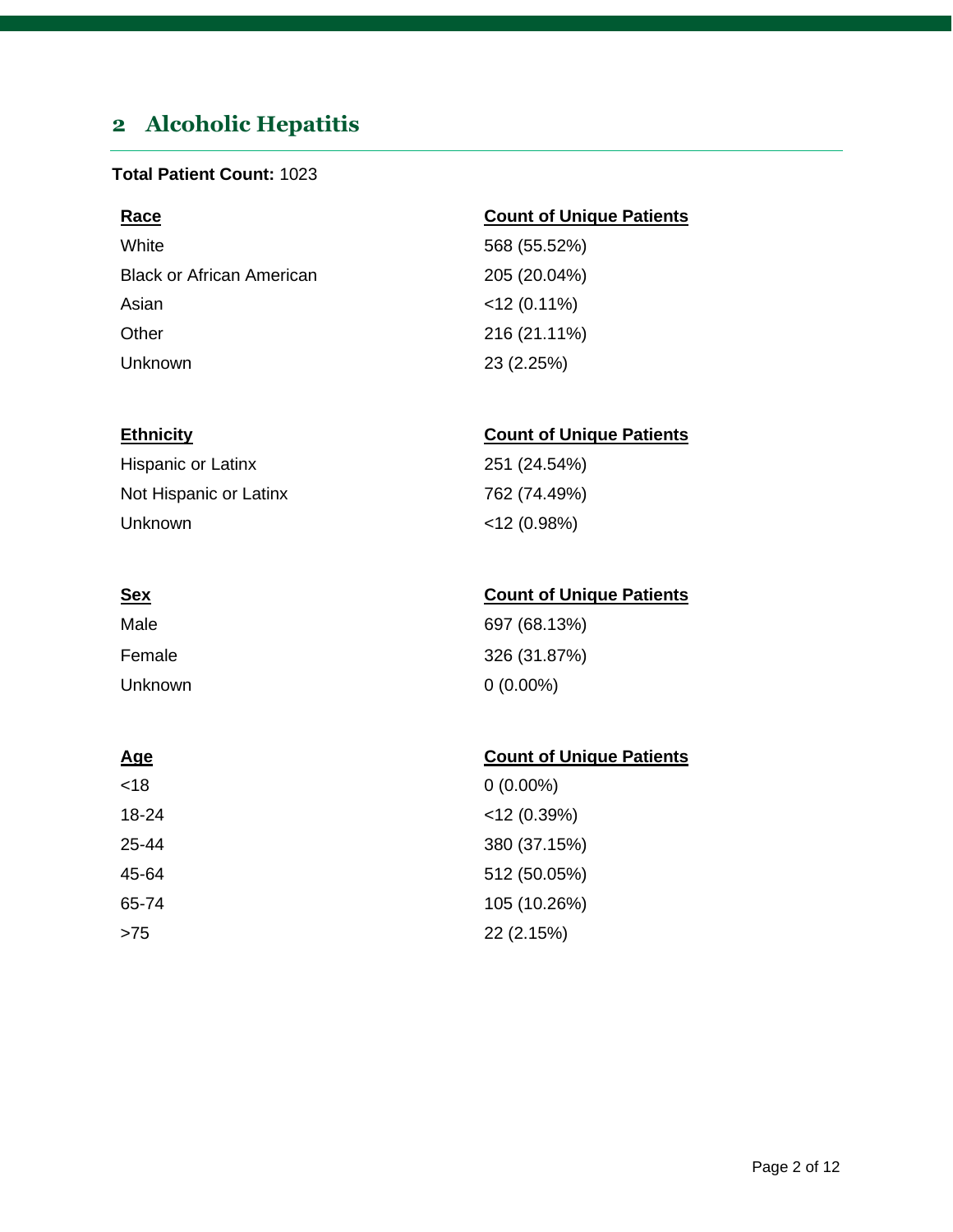## <span id="page-2-0"></span>**3 Acoustic Neuroma**

### **Total Patient Count**: 715

| <b>Race</b>                      | <b>Count of Unique Patients</b> |
|----------------------------------|---------------------------------|
| White                            | 505 (70.63%)                    |
| <b>Black or African American</b> | 69 (9.65%)                      |
| Asian                            | 43 (6.01%)                      |
| Other                            | 82 (11.47%)                     |
| <b>Unknown</b>                   | 16 (2.24%)                      |

### **Ethnicity Count of Unique Patients**

| Hispanic or Latinx     | 90 (12.59%)    |
|------------------------|----------------|
| Not Hispanic or Latinx | 614 (85.87%)   |
| Unknown                | $<$ 12 (1.54%) |

| <u>Sex</u> | <b>Count of Unique Patients</b> |
|------------|---------------------------------|
| Male       | 297 (41.54%)                    |
| Female     | 418 (58.46%)                    |
| Unknown    | $0(0.00\%)$                     |

| <18   | $<$ 12 (0.42%) |
|-------|----------------|
| 18-24 | $<$ 12 (0.70%) |
| 25-44 | 120 (16.78%)   |
| 45-64 | 287 (40.14%)   |
| 65-74 | 176 (24.62%)   |
| >75   | 124 (17.34%)   |

| 297 (41.54%) |  |
|--------------|--|
| 418 (58.46%) |  |
| 0.00%) (     |  |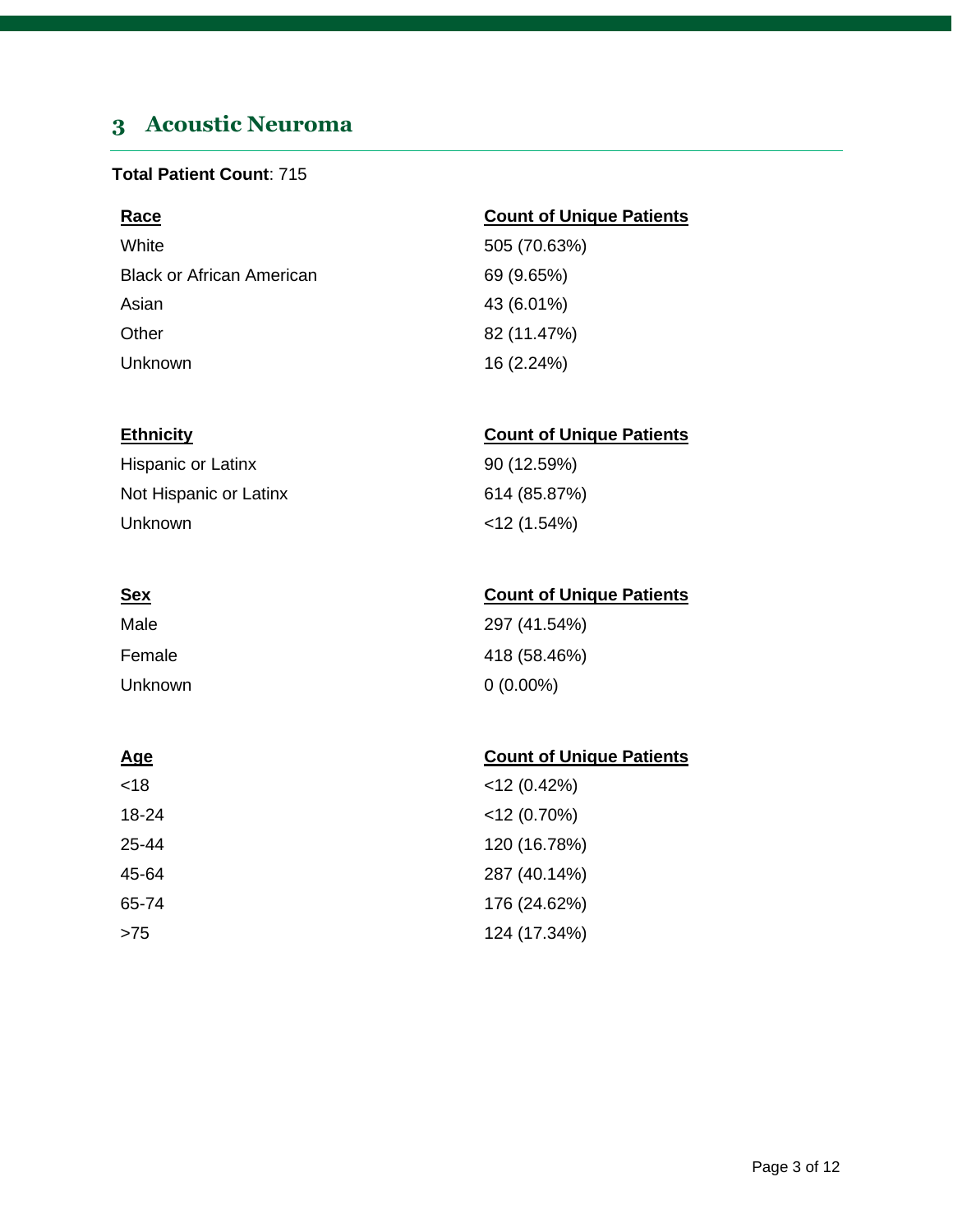## <span id="page-3-0"></span>**4 Bleeding and Clotting Disorders**

### **Total Patient Count:** 23,241

White 12,311 (52.97%) Black or African American 6443 (27.72%) Asian 637 (2.74%) Other 3471 (14.93%) Unknown 379 (1.63%)

Hispanic or Latinx 4092 (17.61%) Not Hispanic or Latinx 18,944 (81.51%) Unknown 205 (0.88%)

## Male 11,225 (48.30%) Female 12,016 (51.70%) Unknown 0 (0.00%)

### **Age Count of Unique Patients**

| <18   | 875 (3.76%)   |
|-------|---------------|
| 18-24 | 586 (2.52%)   |
| 25-44 | 4308 (18.54%) |
| 45-64 | 6824 (29.36%) |
| 65-74 | 4974 (21.40%) |
| >75   | 5674 (24.41%) |

### **Race Count of Unique Patients**

### **Ethnicity Count of Unique Patients**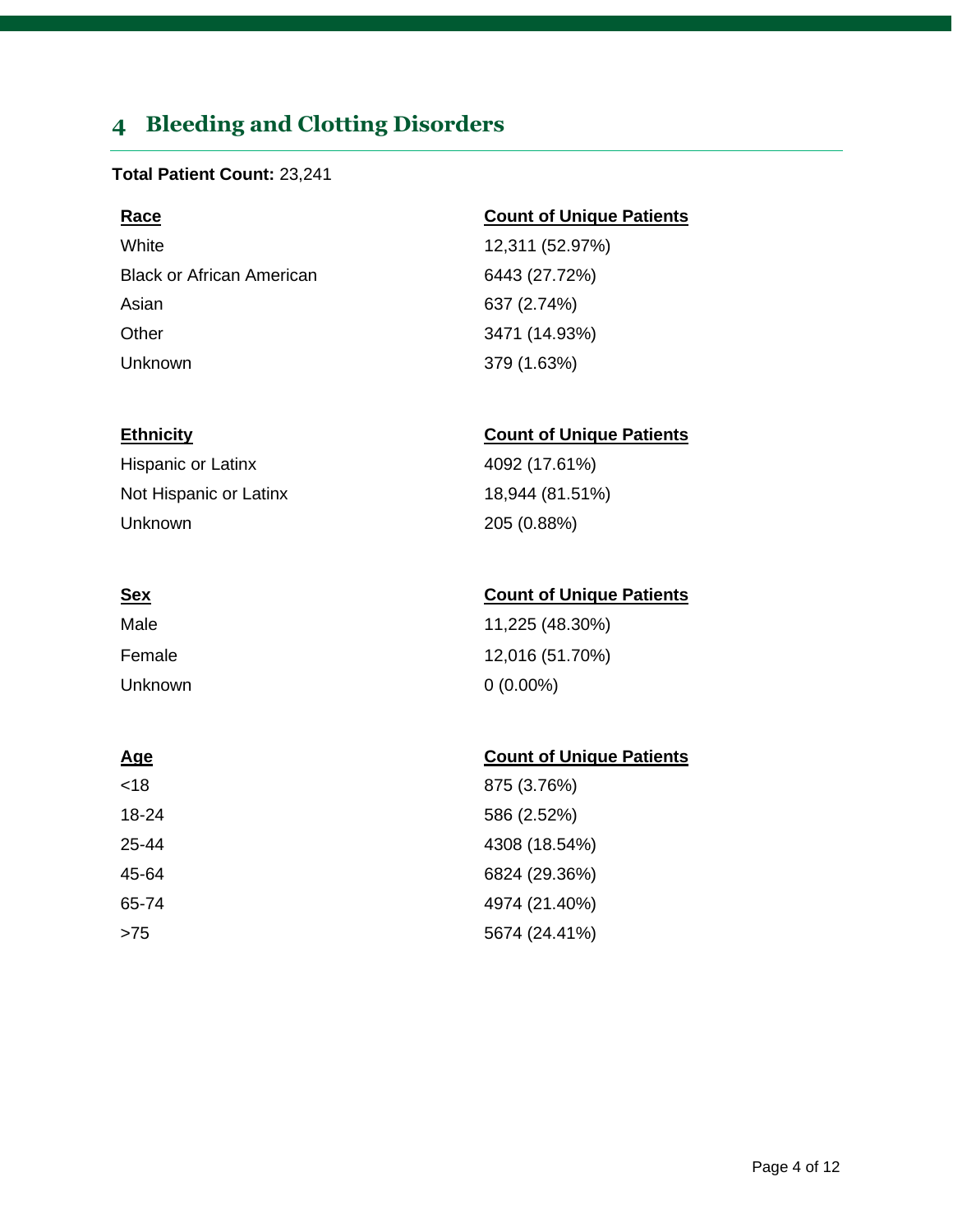## <span id="page-4-0"></span>**5 Hypertension**

### **Total Patient Count**: 241,440

White 120,744 (50.01%) Black or African American 81,722 (33.85%) Asian 5713 (2.37%) Other 29,378 (12.17%) Unknown 3883 (1.61%)

Hispanic or Latinx 33,635 (13.93%) Not Hispanic or Latinx 205,263 (85.02%) Unknown 2542 (1.05%)

| Male    | 112,902 (46.76%) |
|---------|------------------|
| Female  | 128,532 (53.24%) |
| Unknown | $<$ 12 (0.00%)   |

### **Age** Count of Unique Patients

| <18   | 801 (0.33%)     |
|-------|-----------------|
| 18-24 | 1419 (0.59%)    |
| 25-44 | 24,136 (10.00%) |
| 45-64 | 84,750 (35.10%) |
| 65-74 | 61,645 (25.53%) |
| >75   | 68,689 (28.45%) |

### **Race Count of Unique Patients**

### **Ethnicity Count of Unique Patients**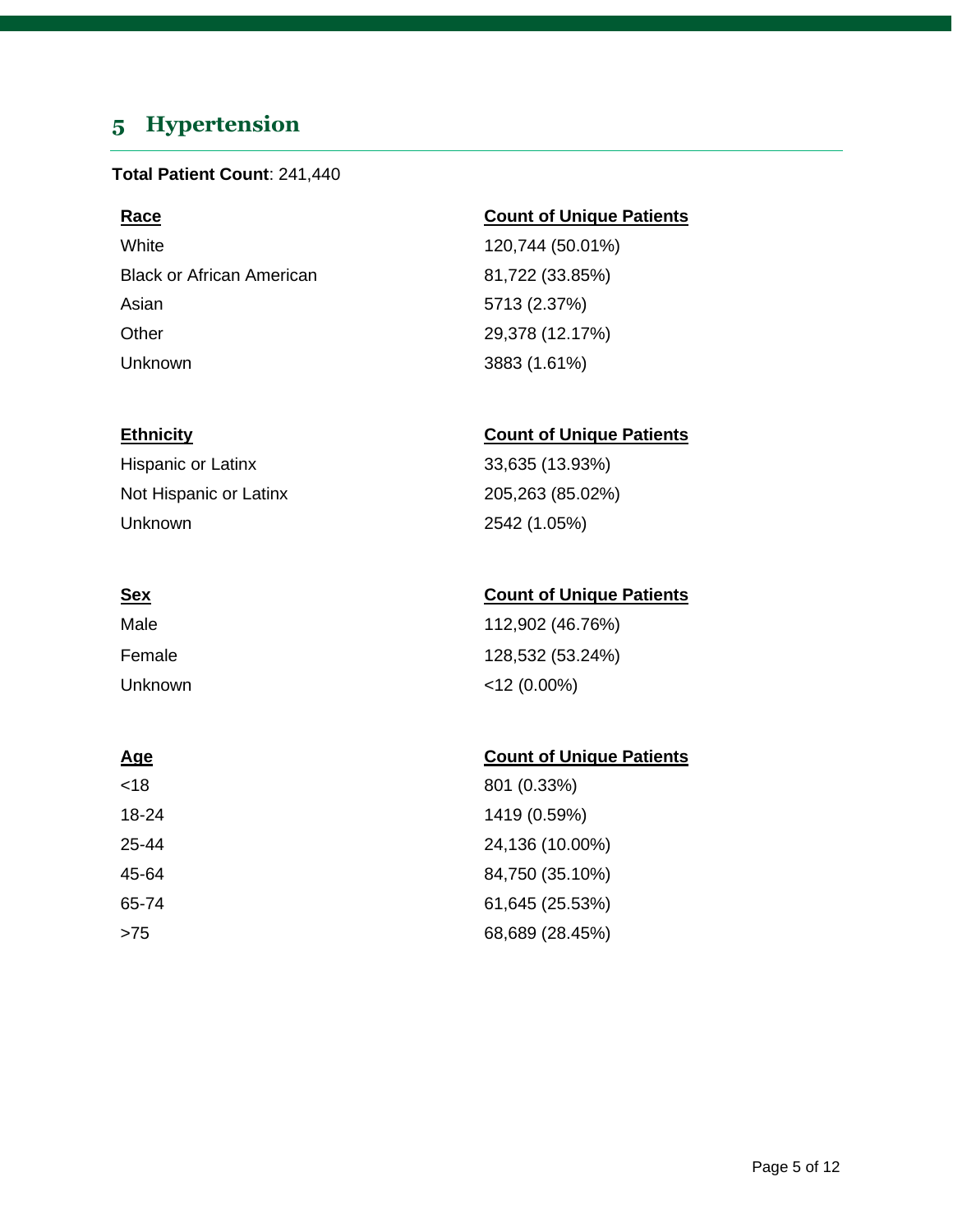## <span id="page-5-0"></span>**6 Nasal Polyps**

### **Total Patient Count**: 2221

White 1338 (60.24%) Black or African American 458 (20.62%) Asian 66 (2.97%) Other 315 (14.18%) Unknown 44 (1.98%)

### **Race Count of Unique Patients**

### **Ethnicity Count of Unique Patients**

Hispanic or Latinx 359 (16.16%) Not Hispanic or Latinx 1843 (82.98%) Unknown 19 (0.86%)

**Sex Count of Unique Patients** Male 1176 (52.95%) Female 1045 (47.05%) Unknown 0 (0.00%)

| <u>Age</u> | <b>Count of Unique Patients</b> |
|------------|---------------------------------|
| < 18       | 38 (1.71%)                      |
| 18-24      | 88 (3.96%)                      |
| 25-44      | 630 (28.37%)                    |
| 45-64      | 876 (39.44%)                    |
| 65-74      | 363 (16.34%)                    |
| $>75$      | 226 (10.18%)                    |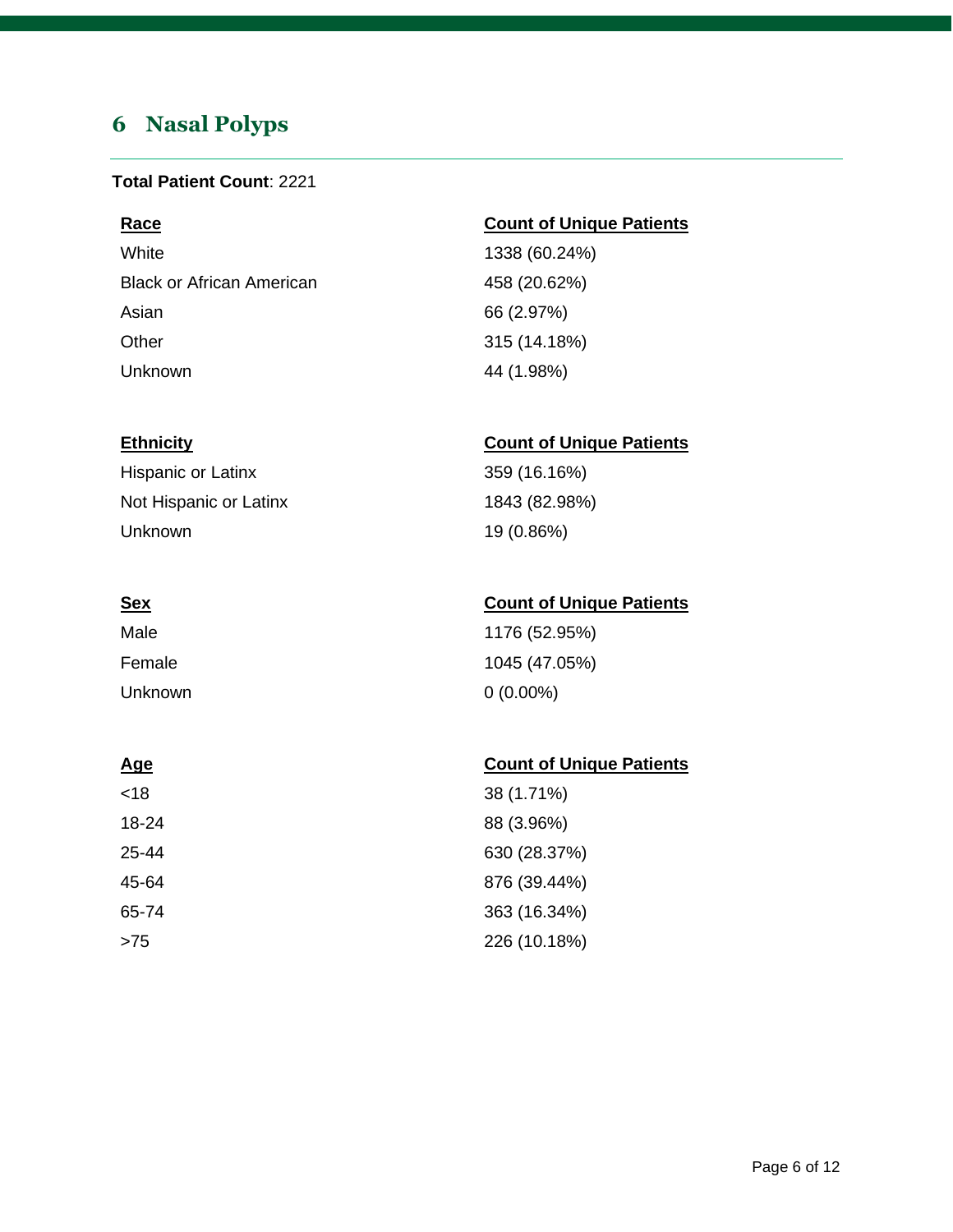## <span id="page-6-0"></span>**7 Prematurity**

### **Total Patient Count**: 3678

White 1231 (33.47%) Black or African American 1383 (37.60%) Asian 136 (3.70%) Other 827 (22.49%) Unknown 101 (2.75%)

Hispanic or Latinx 1138 (30.94%) Not Hispanic or Latinx 2468 (67.10%) Unknown 72 (1.96%)

| Male    | 1820 (49.48%)  |
|---------|----------------|
| Female  | 1857 (50.49%)  |
| Unknown | $<$ 12 (0.03%) |

| <18   | 3418 (92.93%)  |
|-------|----------------|
| 18-24 | 24 (0.65%)     |
| 25-44 | 230 (6.25%)    |
| 45-64 | $<$ 12 (0.16%) |
| 65-74 | $0(0.00\%)$    |
| >75   | $0(0.00\%)$    |

### **Race Count of Unique Patients**

### **Ethnicity Count of Unique Patients**

### **Sex Count of Unique Patients**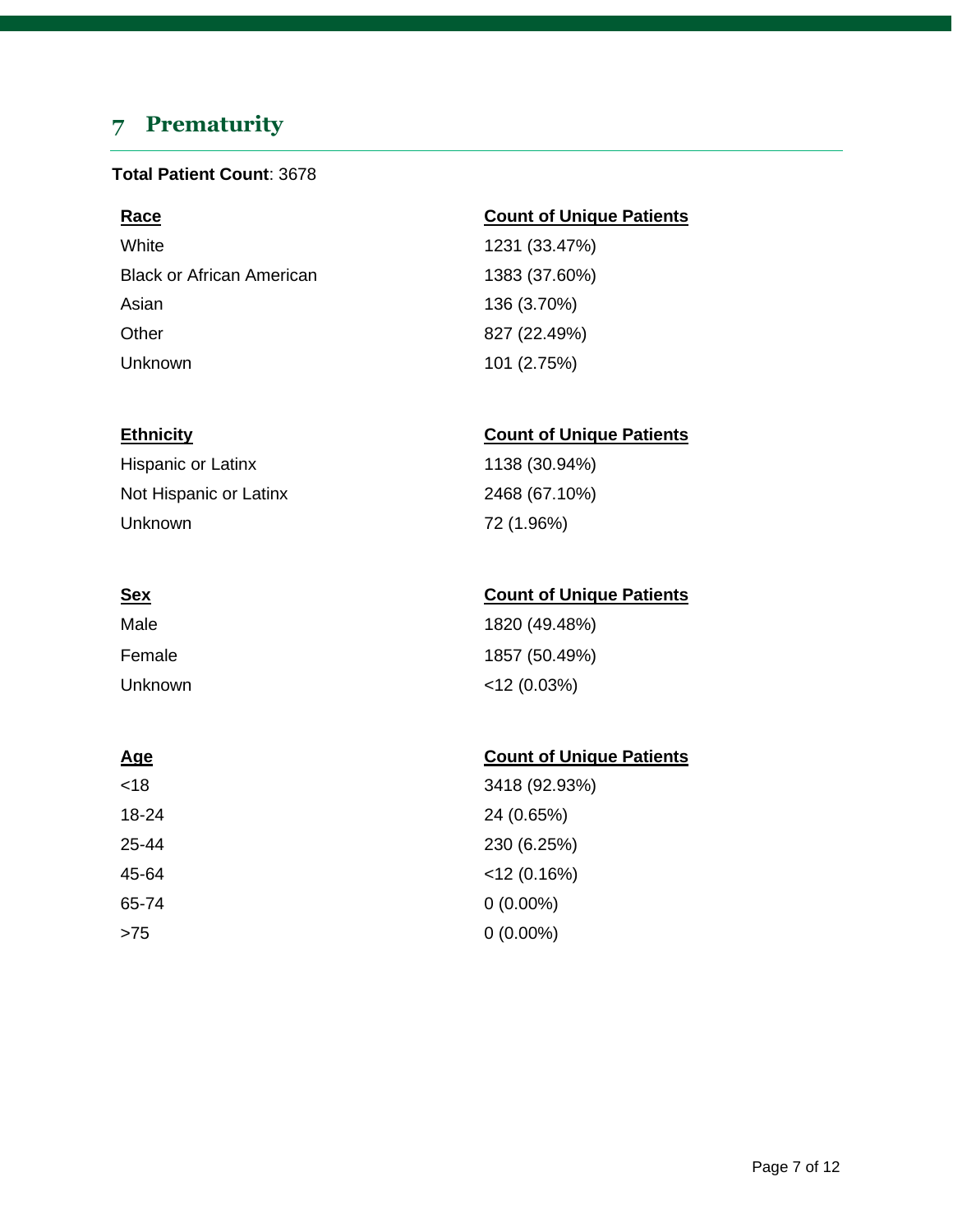## <span id="page-7-0"></span>**8 Pulmonary Hypertension**

### **Total Patient Count**: 9408

White 4133 (43.93%) Black or African American 3945 (41.93%) Asian 185 (1.97%) Other 1048 (11.14%) Unknown 97 (1.03%)

Hispanic or Latinx 1212 (12.88%) Not Hispanic or Latinx 8130 (86.42%) Unknown 66 (0.70%)

| Male    | 3801 (40.40%) |
|---------|---------------|
| Female  | 5607 (59.60%) |
| Unknown | $0(0.00\%)$   |

| <18   | 309 (3.28%)   |
|-------|---------------|
| 18-24 | 43 (0.46%)    |
| 25-44 | 676 (7.19%)   |
| 45-64 | 2310 (24.55%) |
| 65-74 | 2290 (24.34%) |
| >75   | 3780 (40.18%) |

### **Race Count of Unique Patients**

### **Ethnicity Count of Unique Patients**

### **Sex Count of Unique Patients**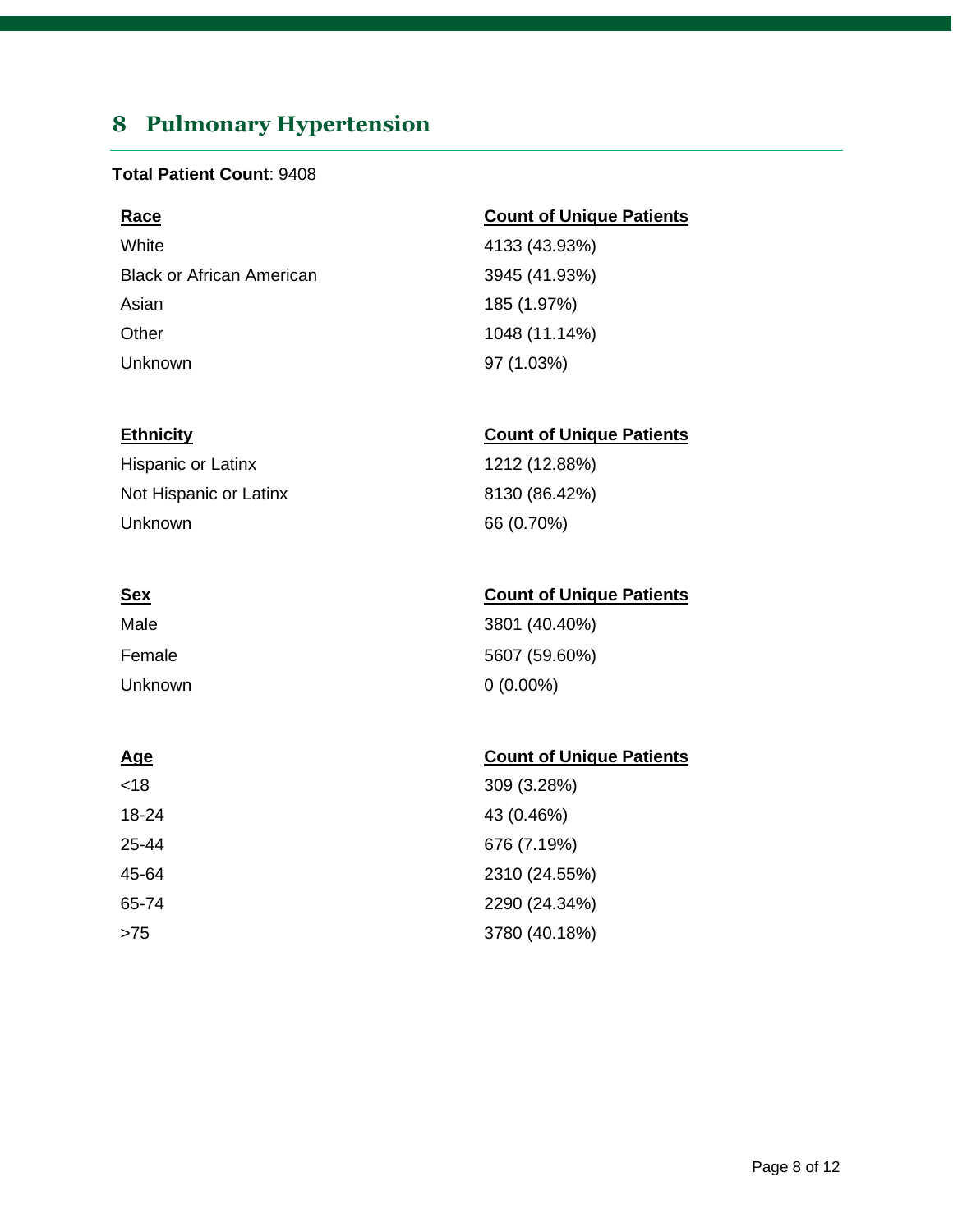## <span id="page-8-0"></span>**9 Rhinitis**

### **Total Patient Count**: 13,452

White 6375 (47.39%) Black or African American 3691 (27.44%) Asian 549 (4.08%) Other 2554 (18.99%) Unknown 283 (2.10%)

Hispanic or Latinx 2985 (22.19%) Not Hispanic or Latinx 10,289 (76.49%) Unknown 178 (1.32%)

| Male    | 5119 (38.05%) |
|---------|---------------|
| Female  | 8333 (61.95%) |
| Unknown | $0(0.00\%)$   |

### **Age** Count of Unique Patients

| <18   | 1372 (10.20%) |
|-------|---------------|
| 18-24 | 669 (4.97%)   |
| 25-44 | 4305 (32.00%) |
| 45-64 | 3840 (28.55%) |
| 65-74 | 1819 (13.52%) |
| >75   | 1447 (10.76%) |

### **Race Count of Unique Patients**

### **Ethnicity Count of Unique Patients**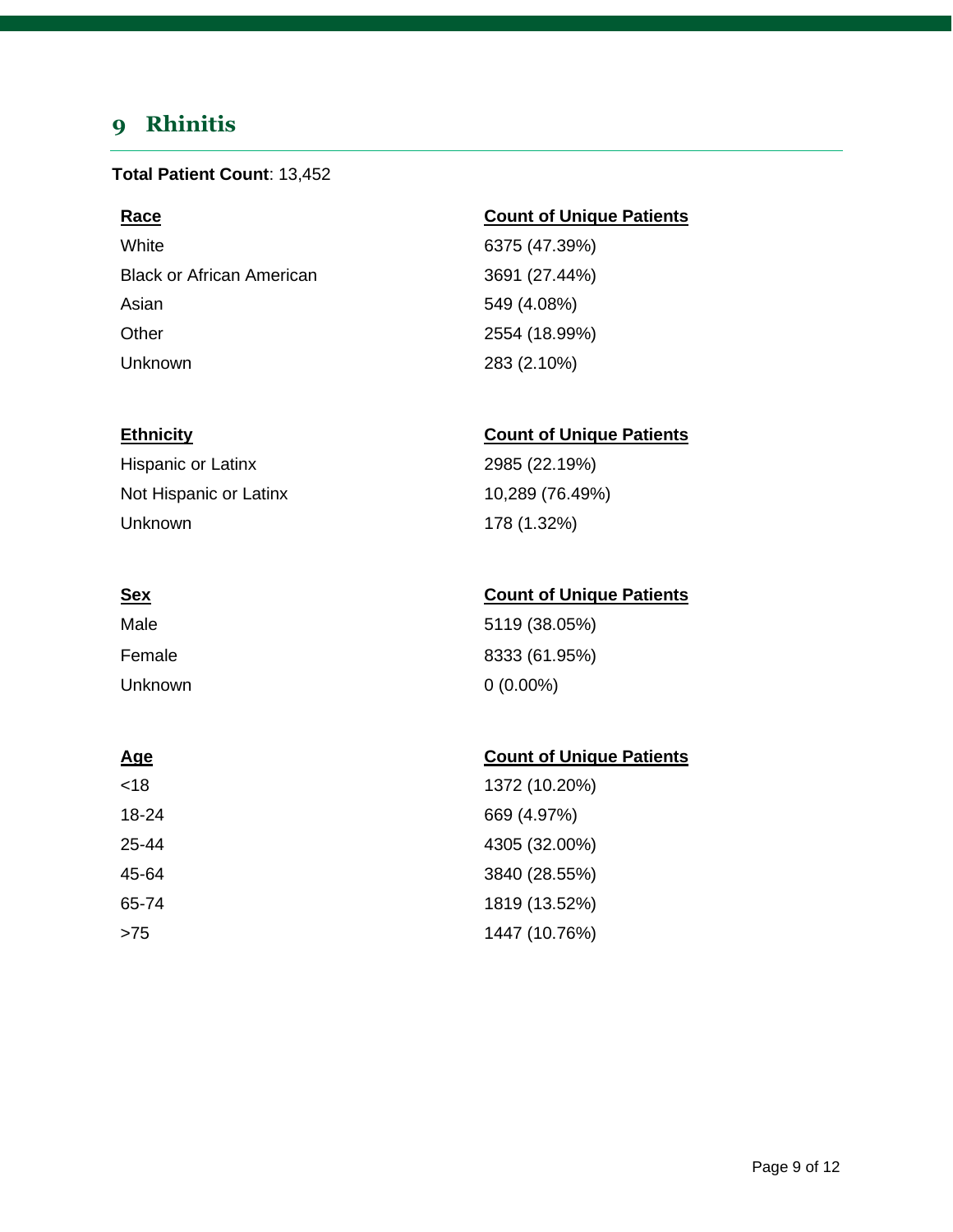## <span id="page-9-0"></span>**10 Sinusitis**

### **Total Patient Count**: 29,033

White 18,870 (65.00%) Black or African American 6477 (18.86%) Asian 714 (2.46%) Other 3550 (12.23%) Unknown 422 (1.45%)

Hispanic or Latinx 4932 (16.99%) Not Hispanic or Latinx 23,823 (82.05%) Unknown 278 (0.96%)

| Male    | 9471 (32.62%)   |
|---------|-----------------|
| Female  | 19,562 (67.38%) |
| Unknown | $0(0.00\%)$     |

### **Age** Count of Unique Patients

| <18   | 1684 (5.80%)    |
|-------|-----------------|
| 18-24 | 1763 (6.07%)    |
| 25-44 | 9412 (32.42%)   |
| 45-64 | 10,566 (36.39%) |
| 65-74 | 3590 (12.37%)   |
| >75   | 2018 (6.95%)    |

### **Race Count of Unique Patients**

### **Ethnicity Count of Unique Patients**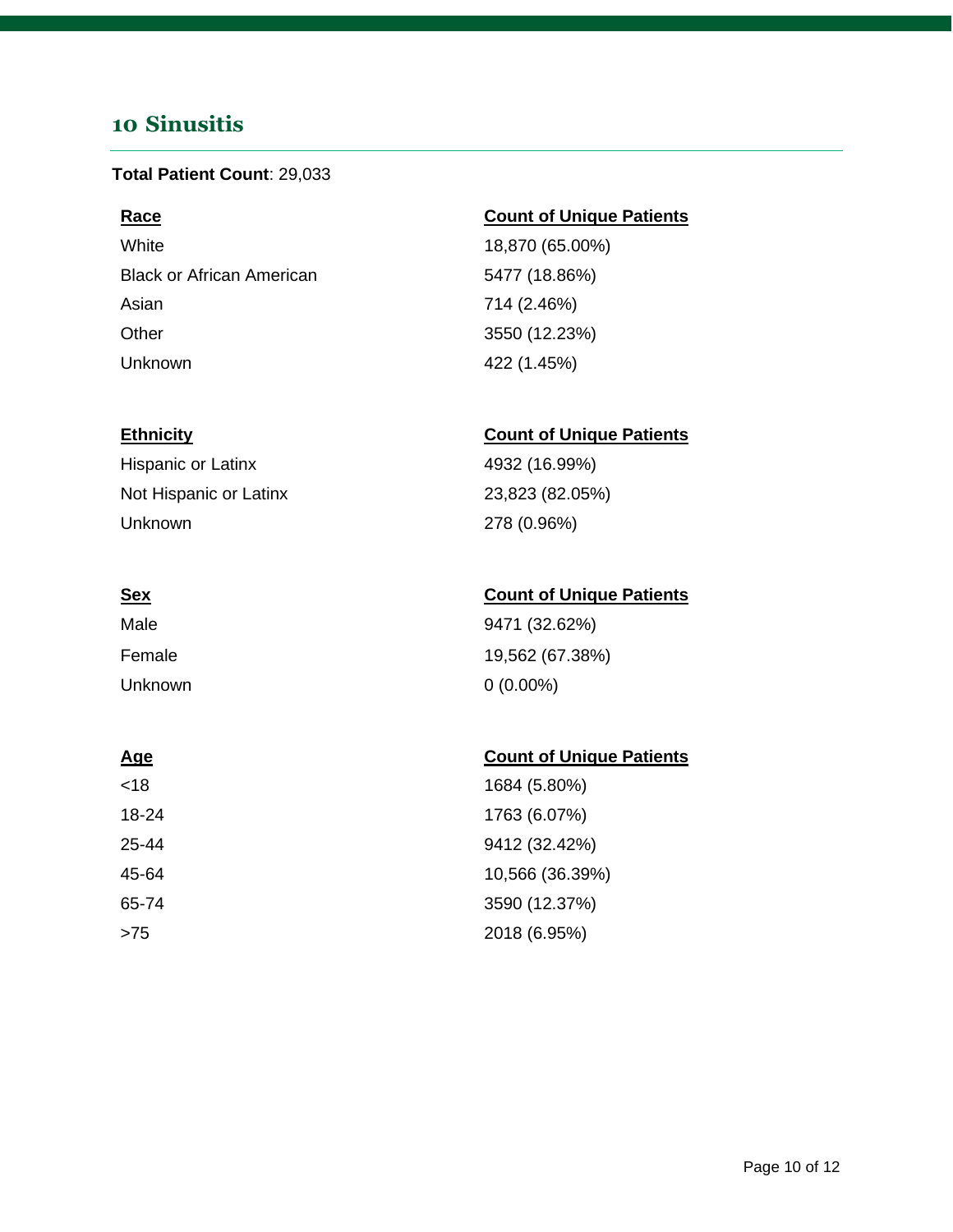## <span id="page-10-0"></span>**11 Sleep Apnea**

### **Total Patient Count**: 50,674

White 27,836 (54.93%) Black or African American 13,658 (26.95%) Asian 986 (1.95%) Other 7311 (14.43%) Unknown 883 (1.74%)

Hispanic or Latinx 8616 (17.00%) Not Hispanic or Latinx 41,599 (82.09%) Unknown 459 (0.91%)

| Male    | 28,389 (56.02%) |
|---------|-----------------|
| Female  | 22,285 (43.98%) |
| Unknown | $0(0.00\%)$     |

### **Age** Count of Unique Patients

| <18   | 3039 (6.00%)    |
|-------|-----------------|
| 18-24 | 784 (1.55%)     |
| 25-44 | 7753 (15.3%)    |
| 45-64 | 20,102 (39.67%) |
| 65-74 | 11,404 (22.50%) |
| >75   | 7592 (14.98%)   |

### **Race Count of Unique Patients**

### **Ethnicity Count of Unique Patients**